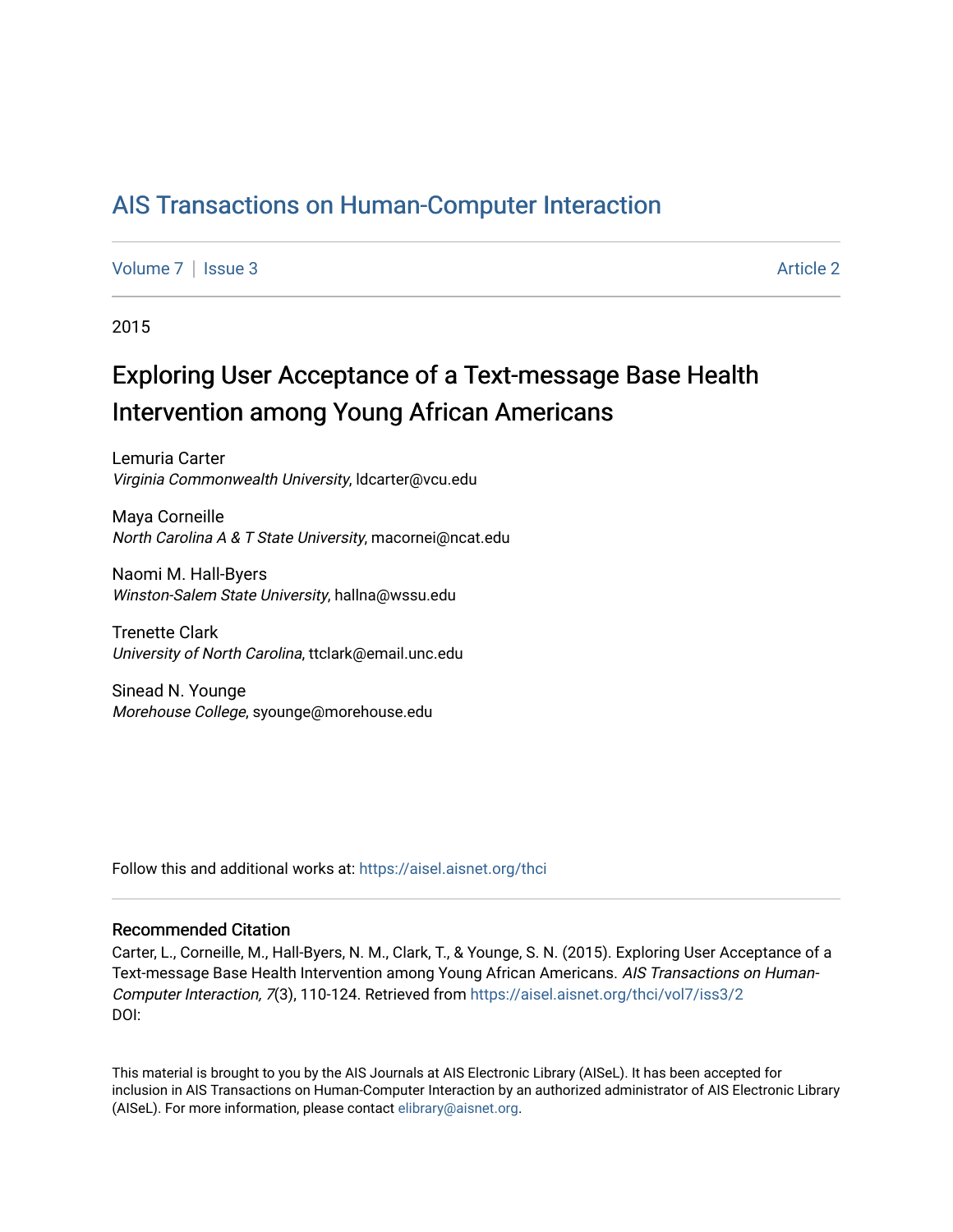



# **Exploring User Acceptance of a Text-message Base Health Intervention among Young African Americans**

**Special Issue: HCI in Health and Wellness**

**Lemuria Carter** Virginia Commonwealth University

ldcarter@vcu.edu

**Maya Corneille**

North Carolina A&T State University macornei@ncat.edu

#### **Trenette Clark**

University of North Carolina ttclark@email.unc.edu

**Naomi M. Hall-Byers** Winston-Salem State University hallna@wssu.edu

**Sinead N. Younge** Morehouse College syounge@morehouse.edu

#### **Abstract:**

Information technology has been used in diverse ways. It has been used in both the public and private sectors to reduce costs and increase satisfaction. Technology may also be instrumental in improving individuals' healthy behaviors. For instance, statistics suggest that technology-based interventions may promote healthy sexual behaviors; however, few studies have explored willingness to participate in technology-mediated interventions. In this study, we use the diffusion of innovation theory to identify factors that influence one's intention to use a text-message service to receive sexual health information. The results indicate that technology diffusion factors rather than risk beliefs and privacy concerns impacted participant's intention to use a text-message intervention. The findings of this study have significant implications for innovative uses of technology to promote health. Mobile-health interventions that are easy to use and that provide more benefits than other interventions are most likely to be adopted. However, these interventions should seek to maximize privacy protections and communicate clearly about these protections.

**Keywords:** Technology Adoption, Diffusion of Innovation, Privacy Concerns, Text Messaging, Health Intervention, Perceived Risk.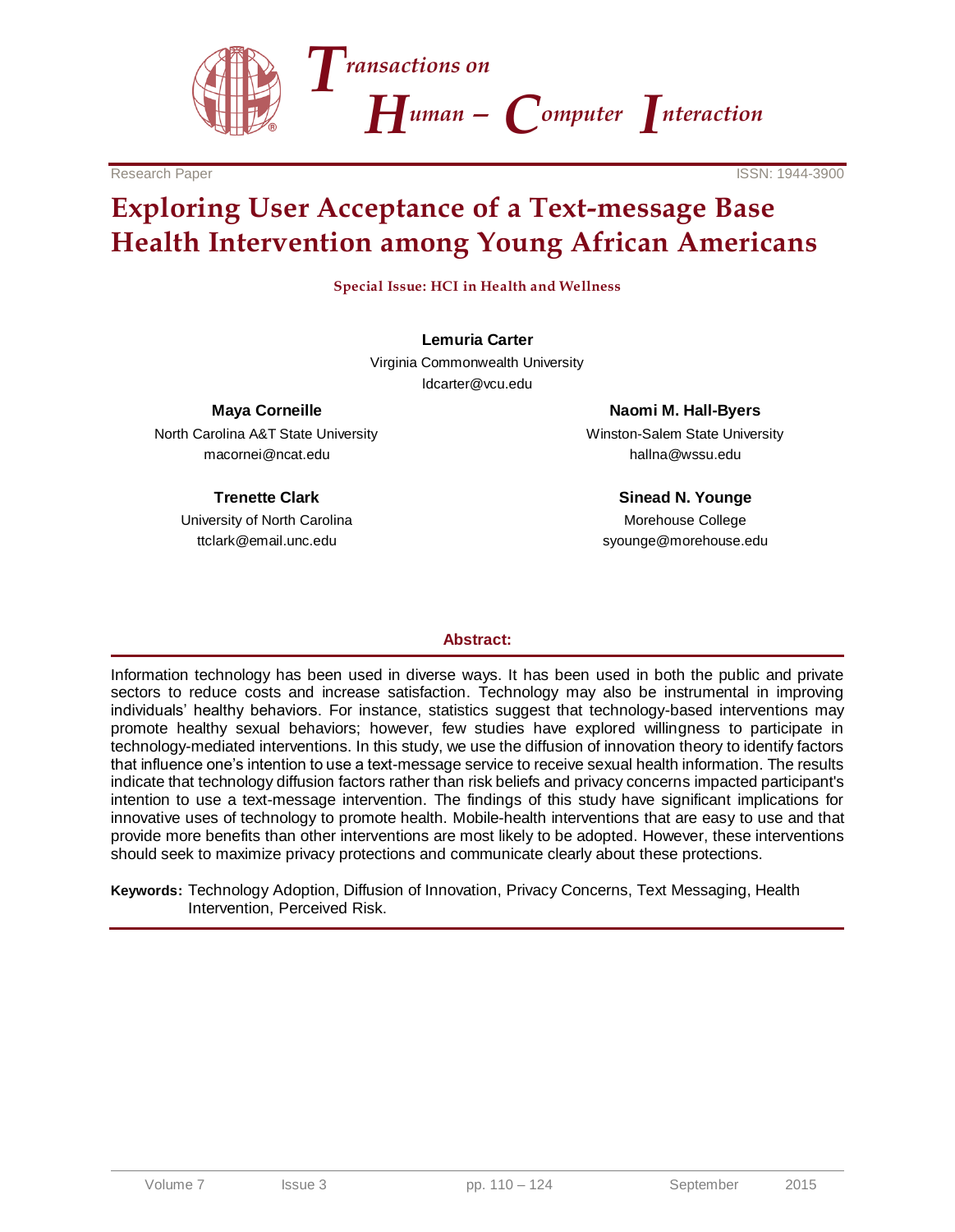ì

**Concerte Concerte** 

E

i

i<br>Santa Sa

E

i<br>Santa Sa

i<br>S

E

3

5

# **1 Introduction**

According to the Pew Research Internet Project, 90 percent of American adults have a mobile phone and 58 percent of American adults have a smartphone (Pew Internet Researcj Project, 2014). Mobile marketing is rapidly growing. The open rate is a measure of how many people on an email list open (or view) a particular email message. The open rate of short message service (SMS) correspondence is 98 percent compared with 22 percent for emails (Buchanan, 2014). As such, given its level of adoption, mobile technology is a great avenue to deliver health information (Vogel, Viehland, Wickramasinghe, & Mula, 2013) and is an emerging format among technology-based interventions (Fjeldsoe, Marshall, & Miller, 2009; Leach-Lemens, 2009; Lim, Hocking, & Hellard, 2008). Information technology has had a major impact on the healthcare sector (Djamasbi, Fruhling, & Loiacono, 2009; Wilson, Wang, & Sheetz, 2014). Health information technologies provide additional opportunities for health professionals to deliver interventions.

According to Cutler (2004, p. 2), behavioral interventions are "interventions designed to affect the actions that individuals take with regard to their health". At the individual level, "interventions encourage people who are at high risk for a particular disease to do something about it. Examples are programs that encourage smokers to quit…or diabetics to exercise (Cutler, 2004, p. 2)". Technology-based interventions have shown a lot of potential over the past decade by using computer technology as the primary or sole medium to deliver interventions to a variety of participants (Bull, Levine, Black, Schmiege, & Santelli, 2012; Noar et al., 2011). The promise shown by technology-based interventions is partially based on the large number of advantages they have over more traditionally delivered programs (Kelley, Chiasson, Downey, & Pacaud, 2011). Technology-based interventions eliminate frequently cited barriers to prevention/care access such as transportation, insurance, and the need to provide childcare for participants with children (Cole-Lewis & Kershaw, 2010; Ybarra & Bull, 2007). Similar to traditional programs, technology-based interventions allow one to culturally tailor message but surpass traditional interventions because recipients can easily share the content with their social networks (Noar et al., 2011). Technology-based interventions can play an important role in health-related prevention interventions by disseminating information to participants via avenues they are familiar with and regularly use (e.g., mobile technology, interactive webpages, and social networking sites).

Mobile technology used to deliver health-based prevention and interventions through voice calling, the Internet, video messaging, and text messaging is referred to as mobile health or m-health (Ybarra, Holtrop, Prescott, & Strong, 2014; Krishna, Boren, & Balas, 2009). M-health is particularly valuable with younger populations given how often they access and use mobile technology, especially text messaging (Lasica, 2007; Lenhart, 2010; Levine, McCright, Dobkin, Woodruff, & Klausner, 2008), which allows researchers to capitalize on their existing cultural behaviors. According to Cocotas (2013), "young Americans send almost ten times as many texts as Americans over 55…[and] U.S. smartphone owners aged 18 to 24 send 2,022 texts per month on average—67 texts on a daily basis—and receive another 1,831". Technology-based interventions have many advantages, but there are additional advantages to using text messaging, especially with younger populations. For example, text messaging does not require great technology expertise, it is readily available on most models of mobile telephones, it is asynchronous, participants can access the messages confidentially (Cornelius and St. Lawrence, 2009) and at their convenience (Fjeldsoe et al., 2009), and it is the most frequently used mobile data service (Lasica, 2007). Researchers have begun to explore the usefulness of text message interventions for diverse health risks such as methamphetamine use (Reback, 2014), hypertension (Bobrow et al., 2014), cervical cancer (Lee, Koopmeiners, Rhee, Raveis, & Ahluwalia, 2014), and diabetes (Saffari, Ghanizadeh, & Koenig, 2014).

Despite the potential advantages of technology-based interventions, text messaging to provide sexual health messages presents some challenges relative to traditional face-to-face health interventions. For example, barriers to technology adoption such as concerns about privacy or risk associated with technology such as improper access, errors, and unauthorized secondary use may impact participants' willingness to use technology-based interventions (Dinev & Hart, 2006; Van Slyke, Shim, Johnson, & Jiang, 2006). Individuals may be concerned about confidentiality and privacy of data when receiving information about sensitive topics such as sexual health (Deglise, Suggs, & Odermatt, 2012) Technology-based prevention services provide fewer opportunities for participants to evaluate the sources of information and build relationships and trust (Wang & Emurian, 2005).

Researchers have shown text messaging to be useful in delivering information, interventions, and maintenance for many other health-related behaviors, such as smoking cessation, asthma and diabetes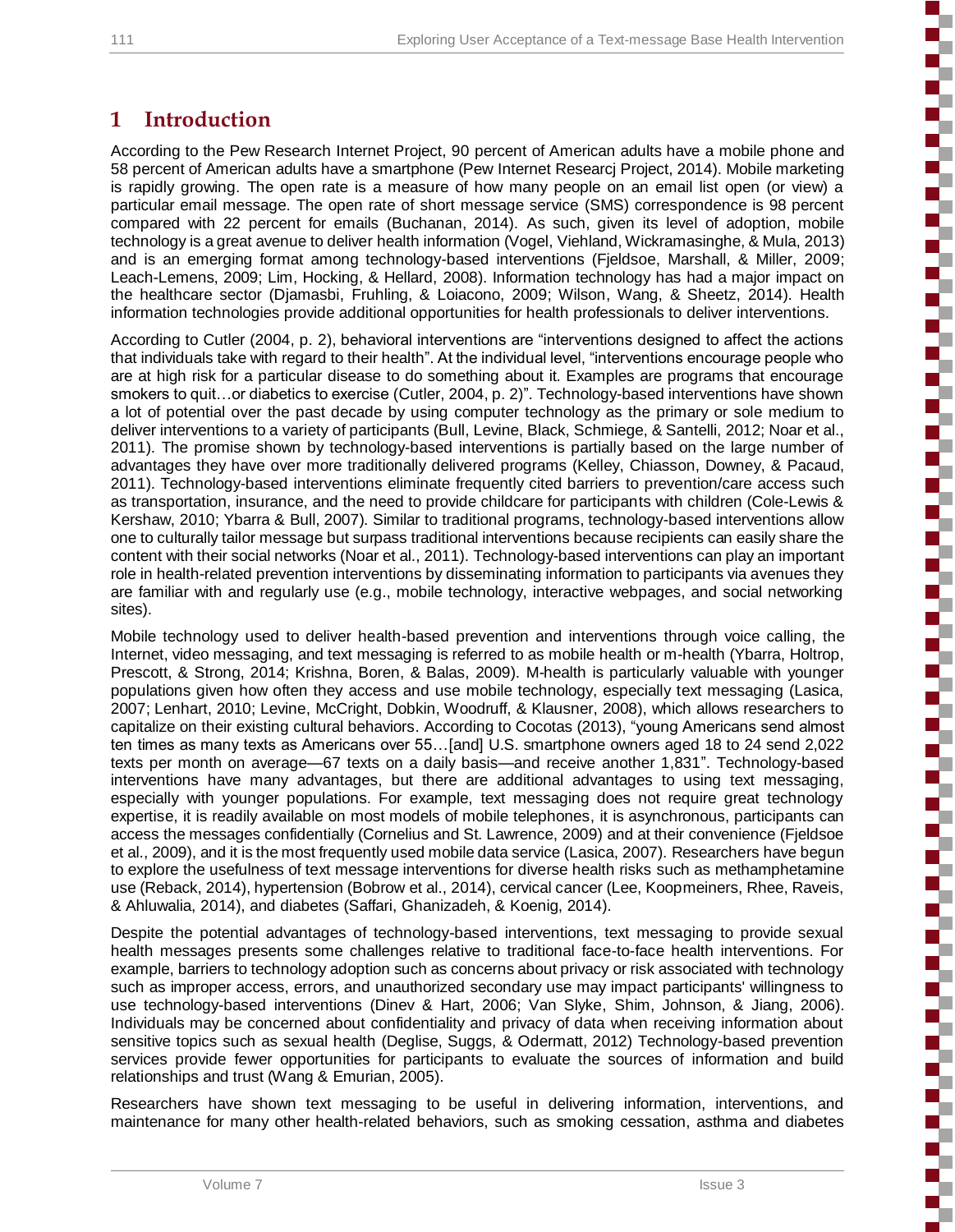management, and depression (Cornelius & St. Lawrence, 2009). An emerging body of literature has found preliminary support for the efficacy of text messaging services to increase access and use of sexual health services (Levine et al., 2008.), decrease time between diagnosis and treatment of a sexually transmitted infection (STI) (Menon-Johansson, McNaught, Mandalia, & Sullivan, 2006)), and increase sexual protective behaviors and knowledge (Gold et al., 2011). For example, Gold et al. (2011) found that text messaging was effective in reducing individuals' number of sexual partners and increasing their knowledge about sexual health.

Large-scale efforts to use sexual health messaging include the San Francisco Department of Public Health efforts to develop "SEXINFO" to deliver an STI/HIV prevention program to local adolescents (Levine et al., 2008.). SEXINFO was modeled after a program in England and was the first of its kind in the US. This project received over 4,500 text messages during the first six months of implementation, and more than half of those led to access to more information and additional referrals. Since SEXINFO, there have been more interventions specifically focused on using text messaging to promote sexual health. More recently, the Center for Disease Control (CDC) partnered with Verizon Wireless and the University of Georgia to launch a mobile telephone initiative to increase awareness and HIV testing among youth (Kaiser Family Foundation, 2007).

Community and college health clinics that have limited resources may have challenges providing regular testing, having staff provide timely notification of diagnosis, and providing STI/ HIV prevention services. If adopted, technology-based interventions may serve as a means to combat challenges associated with limited resources.

Research shows that Internet technology (e.g., sites such as Craigslist) can increase HIV cases in a region (Chan & Ghose, 2014). However, to date, few studies have explored the use of text-message based interventions to promote sexual health (Bobrow et al., 2014; Cornelius & St. Lawrence, 2009; Cole-Lewis & Kershaw, 2010; Reback, 2014). Bull et al. (2012) call for more research on technology-driven health interventions. In this study, we use Rogers' (2003) diffusion of innovation theory (DOI) to present a model of text-message based intervention (TMBI) adoption. Rogers' (2003) diffusion of innovation theory (DOI) is a generic explanation of adoption that can be applied to diverse fields. Scheirer (2013) posits that understanding technology alone is not sufficient for developing a sustainable health intervention. In light of the sensitive nature of sexual health information, we posit that perceived risk and privacy concerns will also be salient predictors of information technology adoption (Babel, 2012; Chiasson, Reddy, Kaplan, & Davidson, 2007; Schaupp, Carter, & McBride, 2010).

# **2 Background Literature**

Technology adoption is a major facet in the information systems field. Adoption research is concerned with identifying the factors that influence user acceptance of technological innovations. Davis' (1989) technology acceptance model and Rogers' (1983) diffusion of innovation theory (DOI) are two models commonly used to study user adoption of information systems. Unlike TAM (and its subsequent variations such as TAM2, UTAUT, UTAUT2, etc.), which refers specifically to technology adoption, Rogers (2003) conceptualizes a generic theory of adoption: the diffusion of innovation theory. In this study, we use the broader theoretical lens provided by the diffusion of innovation theory. The diffusion of innovation theory is a robust, interdisciplinary tool that has been a reliable framework for exploring diverse technological and social advancements. In light of its predictive ability and parsimonious nature, we use it in this study to explore the potential of text-message based interventions.

#### **2.1 Diffusion of Innovation Theory**

An innovation refers to a new idea, concept, object, or, in this case, information system. Diffusion refers to disseminating an innovation into society. Rogers' theory identifies five constructs that influence a potential adopter's decision: relative advantage, complexity, compatibility, trialability, and observability. Relative advantage refers to the belief that a new system has benefits above and beyond the current system. Someone who believes that a text-message based intervention is more useful than existing interventions will be more likely to adopt this innovation. Complexity refers to perceptions of difficulty associated with adopting a system. Someone who believes that a text-message based intervention will be easy to use will be more likely to accept this technology. Compatibility posits that individuals will be more likely to adopt an innovation if it is consistent with their values, views, beliefs, and customs. Individuals who use their mobile phone to participate in other electronic services (view banking information, receive promotional notices) will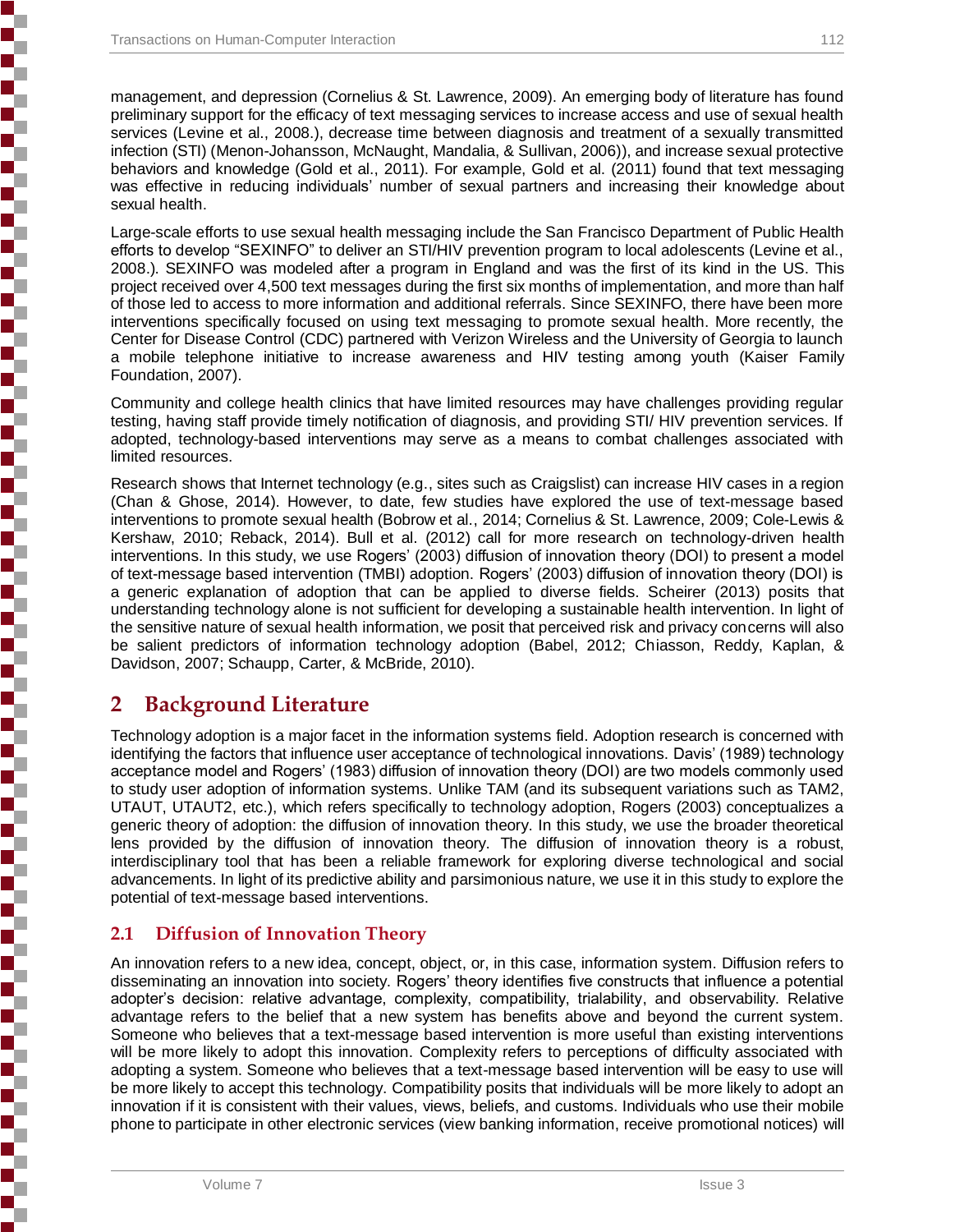be more likely to adopt a TMBI. The remaining constructs—trialability and observability—are not as salient in electronic environments (Van Slyke, Belanger, & Comunale, 2004). Trialability posits that individuals will be more likely to adopt an innovation if they can try it out before actually committing to it. Observability suggests that one will be more likely to adopt an innovation if its benefits are visible and tangible (Rogers, 2003).

As we state above, the information systems literature posits that three DOI constructs—relative advantage, compatibility, and complexity—are among the most relevant constructs to technology adoption research (Carter & Bélanger, 2012; Tornatzky & Klein, 1982; Van Slyke et al., 2004). Hence, we include these three constructs in our research model.

Extant studies of electronic service adoption substantiate the importance of relative advantage and compatibility for electronic systems (Gefen & Straub, 2000; He, Duan, Fu, & Li, 2006; Schaupp & Carter, 2005; Wu & Wang, 2005). The literature suggests that complexity is task dependent for online systems (Fang, Chan, Brezezinski, & Xu, 2005; Gefen & Straub, 2000). Gefen and Straub (2000) posit that complexity (called ease of use in their study) is a dynamic construct with various effects depending on whether the task is intrinsic or extrinsic to information technology (IT). An intrinsic task refers to one in which the technology provides the primary end, while an extrinsic task refers to a task for which technology is merely the means to achieve the primary product or service (Gefen & Straub, 2005). Their results indicate that complexity impacts intention to use when a website is used for intrinsic tasks, such as information gathering and inquiry, but that it does not affect intended use when the site is used for purchasing (an extrinsic task). A text-message based intervention (TMBI) is intrinsic: its purpose is to provide information. A text-message based intervention does not represent a transaction (e.g., a purchase); it is simply a means for the recipient to obtain information.

#### **2.2 Perceived Risk**

In addition to technology-related factors, other individual concerns may impact user adoption of textmessage based interventions. In light of the threats to electronic information in this digital age, we need to understand the impact that risk perceptions have on technology adoption. Perceived risk is defined as the individual's subjective expectation of suffering a loss in pursuit of a desired outcome (Warkentin, Gefen, Pavlou, & Rose, 2002). Perceived risk is composed of behavioral and environmental uncertainty.

Behavioral uncertainty exists because online service providers may behave in an opportunistic manner by taking advantage of the electronic environment's impersonal nature, while environmental uncertainty arises due to the unpredictable nature of Internet-based technology that is beyond the consumer's control (Pavlou, 2003).

In e-commerce, perceived risk reduces users' intentions to exchange information and complete transactions (Pavlou, 2003). According to Schaupp et al. (2010), perceived risk has a synonymous effect on how individual use electronic services provided by the public sector. With regards to mobile technology, studies indicate that malicious attacks against smartphones increased 155 percent in 2011 (Savitz, 2012). Savitz (2012) also states that, in a seven month period, the number of attacks against Android phones increased 3,325 percent in 2011. In light of the research findings and alarming statistics, we posit that perceived risk will reduce one's intention to use a text-message based intervention.

#### **2.3 Privacy Concerns**

Given the numerous threats to electronic transactions, many technology users are reluctant to disclose personal information electronically due to their concern for information privacy (Babel, 2012). These concerns are not without merit. In 2012, the Internet Crime Complaint Center (iC3) received over 300,000 complaints for a third year in a row. In 2011, the number of complaints rose by 3.4 percent compared with 2010. The dollar loss associated with these complaints was USD\$485.3 million (iC3, 2011). A study conducted by PEW Internet and American Life Project revealed that 47 percent of Internet users are aware of their digital footprint (Madden, Fox, Smith, & Vitak, 2007).

Clarke (1999) posits that individuals are interested in having an appreciable influence on how others use data about themselves. This desire highlights the importance of understanding the public's privacy concerns. Information privacy refers to individuals' ability to control information about themselves (Stone, Gardmer, Gueutal, & McClure, 1983). The electronic environment introduces new challenges to maintaining information privacy. In light of the inherent risks of transmitting sensitive information electronically, many

į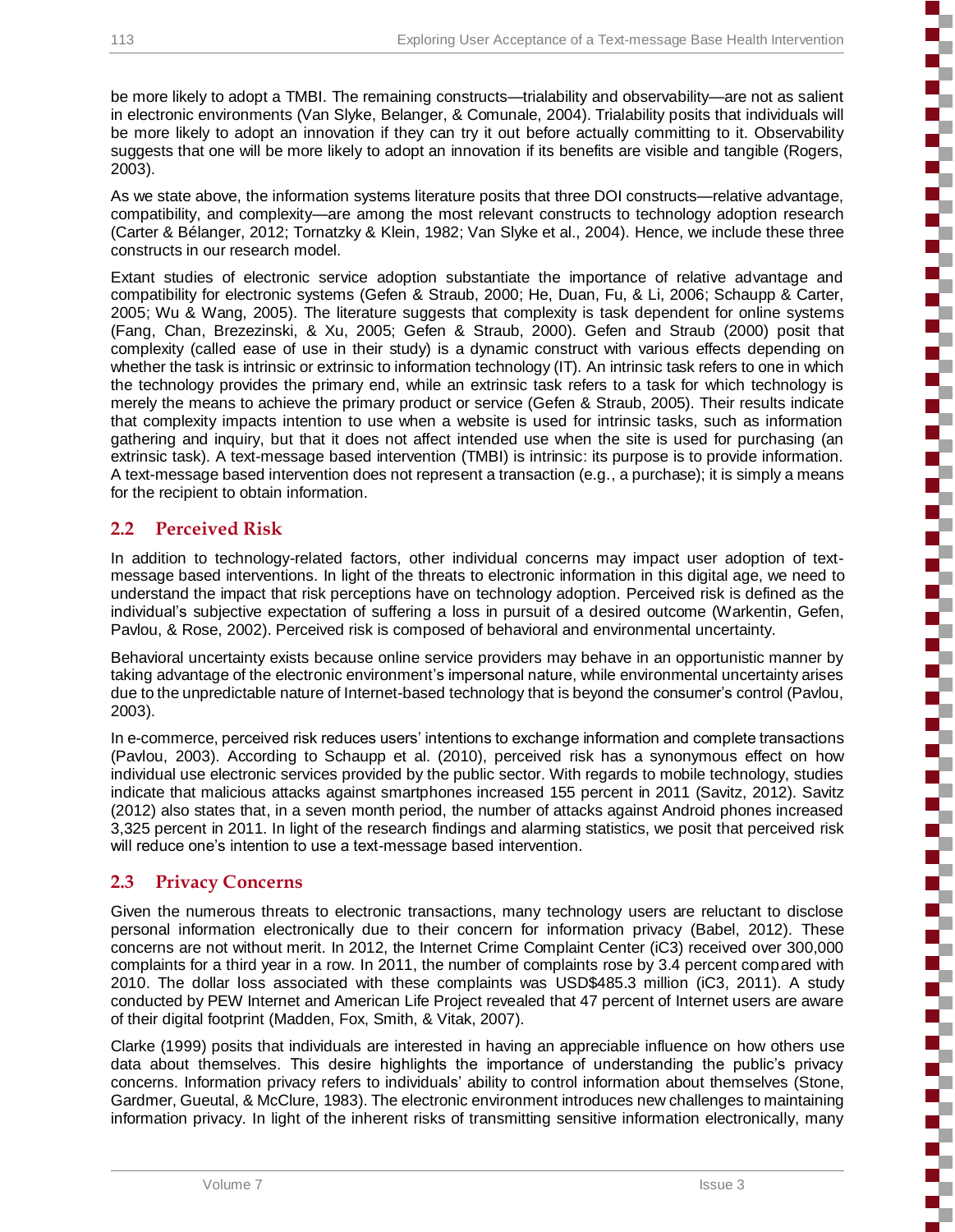individuals want assurance that their personal information will not be made available to other individuals and organizations without their consent (Skinner, Han, & Chang, 2006). Laufer and Wolfe (1977) posit that the privacy calculus refers to a decision making process whereby citizens weigh the anticipated benefits and consequences before disclosing personal information. Culnan and Armstrong (1999) suggest that individuals are more likely to disclose personal information once they have been informed of the organization's privacy practices. Dinev and Hart (2006) extend the work of Culnan and Armstrong (1999) to account for Internet transactions. Our proposed research model incorporates privacy concerns associated with using a text-message based intervention. In particular, we posit that individuals with a high concern for their information privacy will be less likely to adopt a text-message based intervention than someone with minimal privacy concerns.

# **3 Research Model and Hypotheses**

Based on the aforementioned literature, we propose the research model in Figure 1. Intention to use a textmessage based intervention is influenced by relative advantage, compatibility, complexity, privacy concerns, and risk beliefs. Lack of complexity, compatibility, and relative advantage are all predicted to increase intention to use a text-message intervention. Privacy concerns and risk beliefs are predicted to decrease use intentions. Table 1 presents our research hypotheses.

| <b>H1.</b> Relative advantage $(RA)$ will have a positive effect on intention to use. |
|---------------------------------------------------------------------------------------|
| H2. Compatibility (CT) will have a positive effect on intention to use.               |
| <b>H3.</b> A lack of complexity (CX) will have a positive effect on intention to use. |
| <b>H4.</b> Privacy concerns (PC) will have a negative effect on intention to use.     |
| <b>H5.</b> Risk beliefs (RB) will have a negative effect on intention to use.         |

#### **Table 1. Research Hypotheses**



**Figure 1. Proposed Research Model**

# **4 Methodology**

To test our research model, we administered a survey to African American young adults attending one historically Black college/university (HBCU) in the Southeastern region of the US. We gave participants the option to complete the survey online or in person. All participants elected to complete the survey online. The study was approved by the institution's Internal Review Board. We used multiple linear regression analysis to examine the impact of technology-related and psychosocial factors on the acceptability of a technology intervention to promote healthy sexual behaviors.

### **4.1 Sample and participants**

Given preliminary support for the efficacy of text messaging services as a means to promote sexual health, we need to determine barriers to the adoption of text messaging in interventions, particularly for groups experiencing the greatest burden of the STI / HIV epidemic, such as African Americans youth and young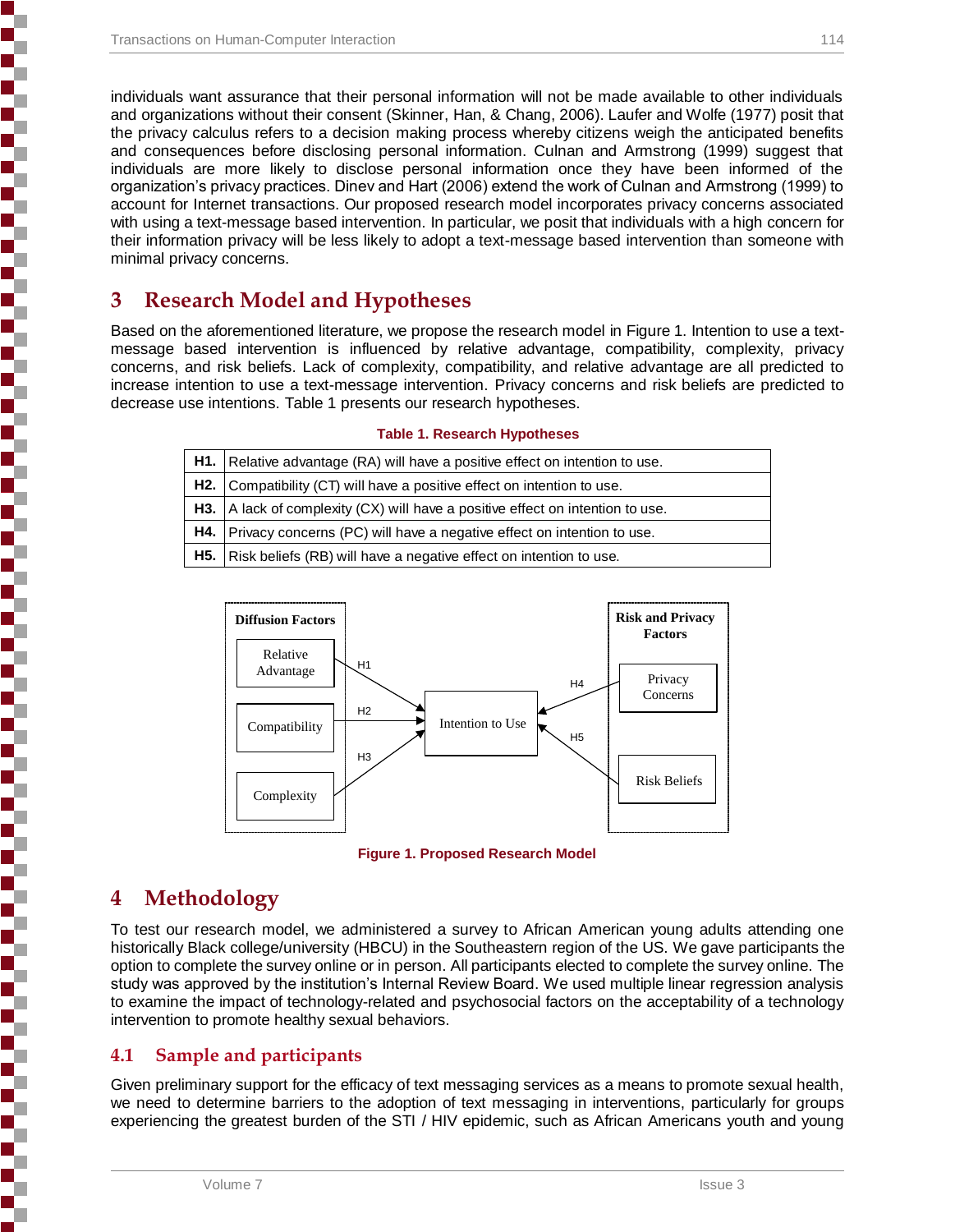しんかん かんかん かんかんかん

S

かんかん かんかんかん かんかん

į

Š

**Concerted** 

adults. The current study focuses on an African American college population because few HIV/STI prevention efforts are designed specifically for this population (Adefuye, Abiona, Balogun, & Lukobo-Durrell, 2009). Similar to other populations, college students are inconsistent condom users and engage in risky behaviors that facilitate HIV/STI infection such as engaging in unprotected sex and using drugs or alcohol during sexual encounters (Lewis, Malow, & Ireland, 1997). Because opportunities to engage in high-risk behaviors during college are high (Adefuye et al., 2009), increased attention to this population is critical.

African American young adults are disproportionately impacted by sexually transmitted infections such as HIV, chlamydia, and herpes despite engaging in greater condom use and STI testing than their counterparts (CDC, 2012; Hallfors, Iritani, Miller, & Bauer, 2007; Hou, 2009). The paradox of greater sexual health promotion behaviors and higher STIs has lead researchers to emphasize prevention measures that reach beyond individual risk behaviors (Hallfors et al., 2007) and include institutional and access-related issues. For example, access to quality care, poverty, and disparities in resources are critical structural factors that may explain STI disparities affecting African American populations (Adimora & Schoenbach, 2002). Moreover, for African American populations who have experienced a long history of medical maltreatment (e.g., Tuskegee experiment) (Washington, 2006), issues of medical technology abuse may be particularly salient.

We recruited participants from undergraduate psychology courses. We gave participants the opportunity to participate in any of five Institutional Review Board-approved research studies using the SONA website system. The SONA system is designed to anonymously manage research participation by allowing research participants to sign up for research studies and complete online or in-person surveys anonymously. We recruited approximately 500 students to participate in the study, which makes the response rate 24%.

In all, 120 participants completed the survey. The majority of the participants (91%) were in the 18-24 age group. Most participants (96.7%) described themselves as African-American. Most participants (91%) used their phone to search the Internet for information and nearly all (99%) had used their mobile phone to send a text message.

#### **4.2 Instrument Development**

We compiled the survey questions from validated instruments (Carter & Belanger, 2005; Dinev & Hart, 2006; Malhotra et al., 2004; Moore & Benbasat, 1991; Van Slyke et al., 2006). We adapted the items to assess user perceptions of a text message-based intervention. We adapted relative advantage, compatibility, and complexity items from Moore and Benbasat (1991). We adapted intention to use items from Van Slyke et al. (2006). We adapted risk beliefs items adapted from Malhotra et al. (2004). We adapted privacy concerns items from Dinev and Hart (2006).We measured questions using a seven-point Likert-type scale that ranged from 1 (strongly disagree) to 7 (strongly agree). The Appendix presents the survey.

#### **4.3 Data Analysis**

Preliminary analyses included reliability analysis and exploratory factor analysis. We tested items for reliability using Chronbach's alpha.

| <b>Construct</b>        | # items | <b>Reliability</b> |
|-------------------------|---------|--------------------|
| Relative advantage (RA) | 5       | .892               |
| Compatibility (CT)      | 3       | .903               |
| Complexity (CX)         | 3       | .844               |
| Privacy concerns (PC)   | 4       | .934               |
| Risk beliefs (RB)       | З       | .840               |
| Intention to use (USE)  |         | .888               |

#### **Table 2. Reliability Analysis**

We conducted factor analysis using principal component analysis with promax rotation. Most items loaded on the proper factor. Relative advantage (RA), compatibility (CT), and intention to use (USE) items loaded together. Similar occurrences have been noted in other studies. For instance, RA and CT loaded together in other DOI research (Moore & Benbasat, 1991; Carter & Bélanger, 2005). Moore and Benbasat (1991) conducted a thorough study using several judges and sorting rounds to develop reliable measures of diffusion of innovation constructs. Although the items for RA and CT were identified separately by the judges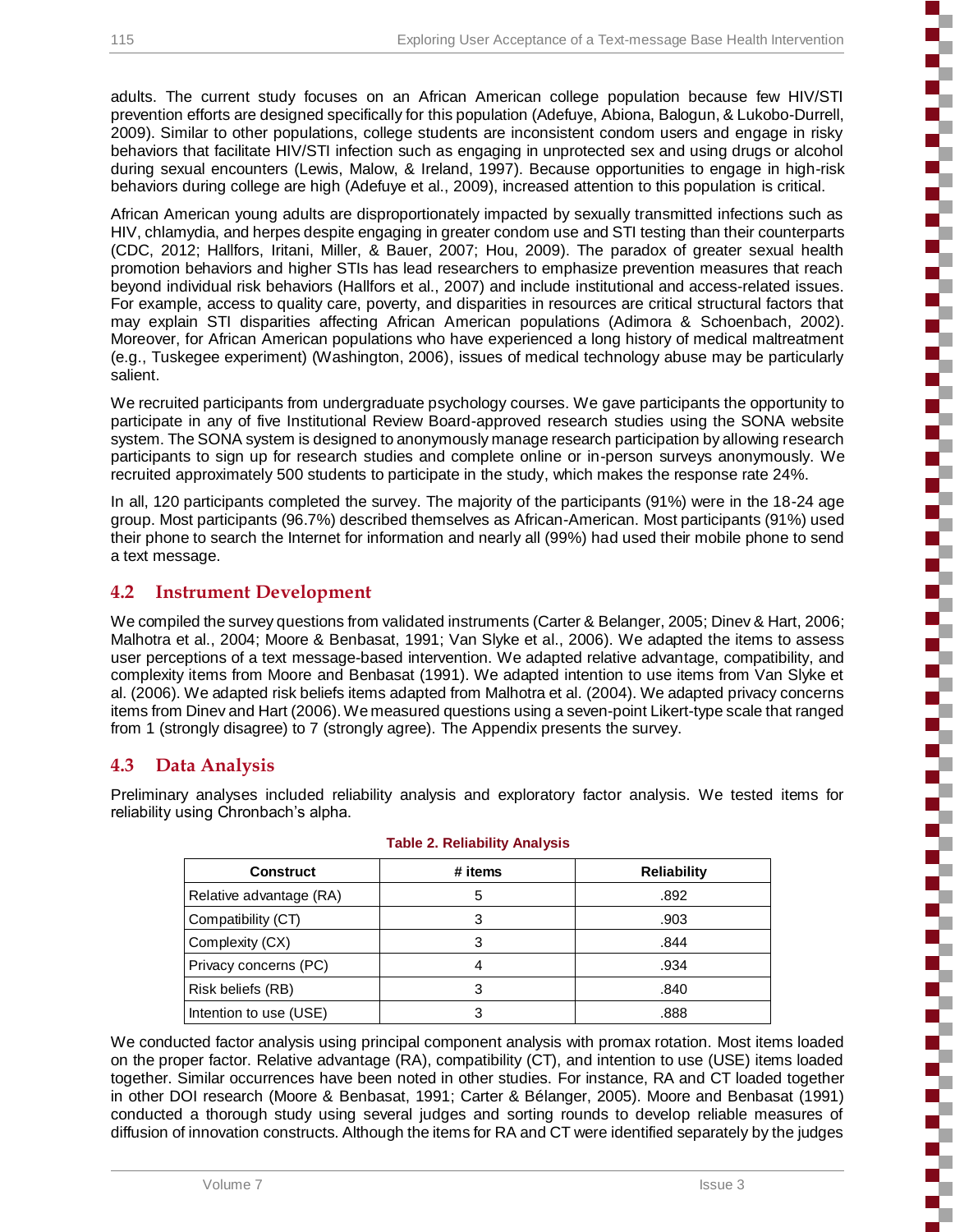**Concert of the concert of the concert** 

**Contractor** 

しゅうしょう こうしゃ こうしゃ アイ・ファイル しょうかん しょうかん しょうかん しょうかん しょうかん しょうかん しょうかん しょうかん しょうかん しょうかん しょうかん しょうかん しょうかん しょうかん しょうかん しょうかん しょうかん

and sorters, they all loaded together. Moore and Benbasat (1991, p. 208) concluded that "this may mean that, while conceptually different, they are being viewed identically by respondents, or that there is a causal relationship between the two. For example, it is unlikely that respondents would perceive the various advantages of using [state e-government services], if its use were in fact not compatible with the respondents' experience or [life] style" (Moore & Benbasat, 1991, p. 208).

| Factor               |      | Loadings |      |      |
|----------------------|------|----------|------|------|
| Relative advantage1  | .807 |          |      |      |
| Relative advantage 2 | .856 |          |      |      |
| Relative advantage 3 | .823 |          |      |      |
| Relative advantage 4 | .856 |          |      |      |
| Relative advantage 5 | .675 |          |      |      |
| Compatibility1       | .915 |          |      |      |
| Compatibility2       | .830 |          |      |      |
| Compatibility3       | .842 |          |      |      |
| Complexity1          |      | .831     |      |      |
| Complexity2          |      | .862     |      |      |
| Complexity3          |      | .891     |      |      |
| Privacy concerns1    |      |          | .857 |      |
| Privacy concerns2    |      |          | .929 |      |
| Privacy concerns3    |      |          | .954 |      |
| Privacy concerns4    |      |          | .912 |      |
| Risk beliefs1        |      |          |      | .807 |
| Risk beliefs2        |      |          |      | .885 |
| Risk beliefs3        |      |          |      | .912 |

|  | <b>Table 3. Factor Analysis</b> |  |
|--|---------------------------------|--|
|  |                                 |  |

Guided by Aulakh and Gencturk's (2000), Greene and Organ's (1973), and Podsakoff, Mackenzie, Lee, and Podsakoff's (2003) recommendation, we performed Harman's single-factor check to test for common method bias. Results revealed the first factor accounted for 39 percent of the variance in the model. This suggests that common method bias was an unlikely threat to the results because no single factor accounted for the greater percentage of the explained variance.

We tested the research model by using multiple linear regression analysis. In this study, we analyzed the relationship between use intentions (dependent variable) and participants' perceptions of information technology adoption (independent variables). As such, the model includes five independent variables (relative advantage, compatibility, complexity, privacy concerns and risk beliefs) and one dependent variable (intention to use).

# **5 Results**

The model explained a large percent of the variance in intention to use a text-message based intervention (adj  $R^2$  = .731). Since the overall model was significant (F=55.865 p <.0001), we tested the significance of each variable.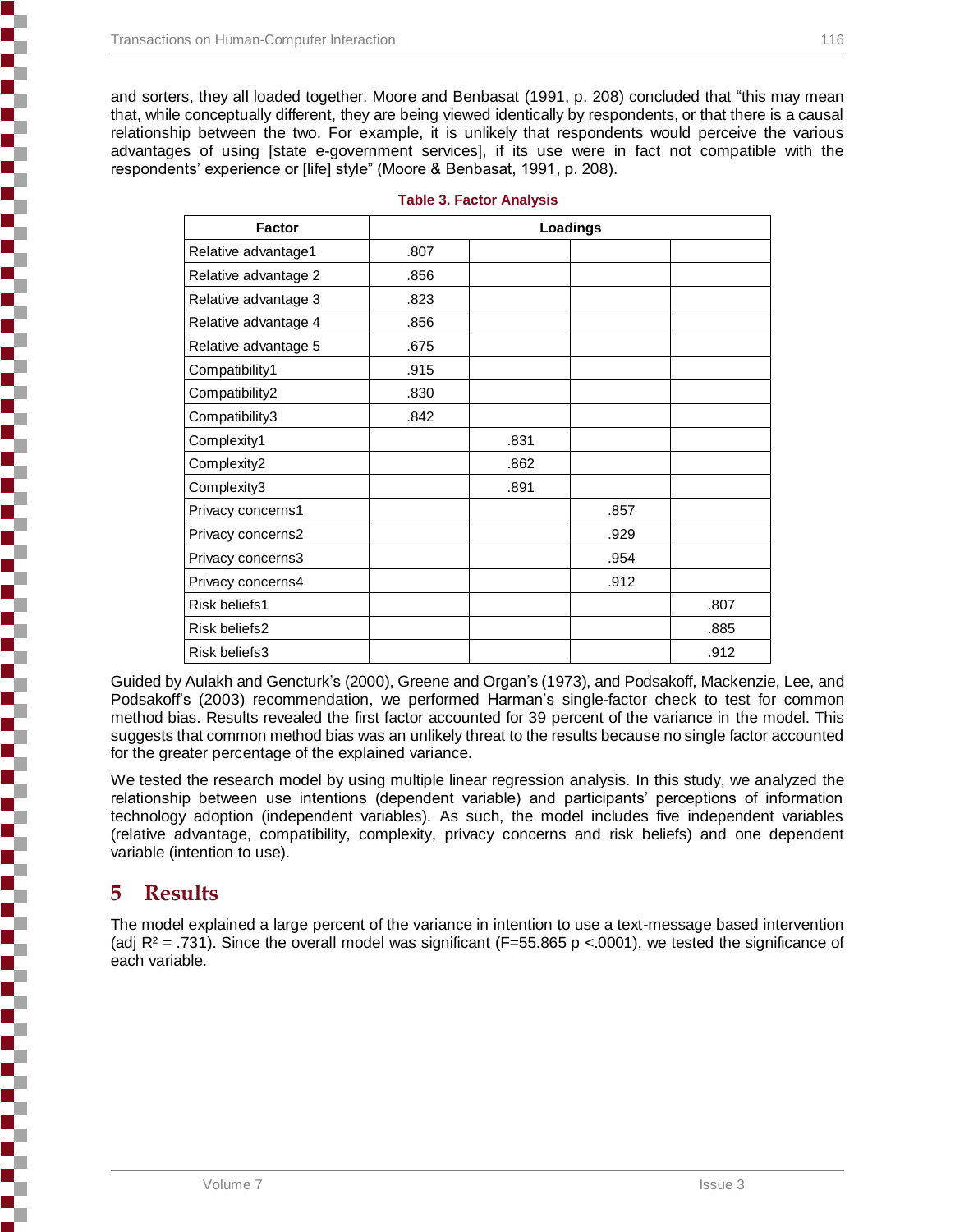h

г

T h

ŝ

E

2 J. 5

F T

T F

Ŝ

П



**Figure 2. Significant Results with Path Coefficients (NS = Non Significant)**

Three of the five hypotheses were supported. Relative advantage, compatibility, and complexity all had a significant impact on intention to use a text-message based service (see Table 4).

| Hypothesis                             | Coeff.   | t-val.   | Sig. | Supported |
|----------------------------------------|----------|----------|------|-----------|
| H1 (RA)                                | .453     | 4.981    | .000 | YES***    |
| $H2$ (CT)                              | .297     | 3.024    | .003 | YES***    |
| H3(CX)                                 | .203     | 3.001    | .003 | YES***    |
| <b>H4 (PC)</b>                         | .023     | .316     | .753 | NO        |
| $H5$ (RB)                              | $-0.095$ | $-1.324$ | .189 | NO.       |
| Note: *p < 0.10, **p < 0.05, ***p<.001 |          |          |      |           |

|  |  |  | Table 4. Results of Hypotheses Testing |
|--|--|--|----------------------------------------|
|  |  |  |                                        |

# **6 Discussion**

In 2010, Healthy People 2020 was released. It includes several healthcare target areas (U.S. Department of Health & Human Services, 2012). Four Healthy People 2020 objectives are to reduce the number of people who become infected with HIV, increase access to care and improve health outcomes for people living with HIV, reduce HIV-related health disparities, and reduce the proportion of adolescents and young adults with STIs. Text messaging has been found to be a useful intervention tool for health promotion (Gold et al 2011; Levine et al., 2008) and is becoming an increasingly common intervention component. However, less is known about barriers to using text messaging for health promotion. In this study, we examine variables that influence intention to use a text messaging service to receive sexual health information. Understanding barriers to text messaging may be useful in helping to reduce HIV and STDs and for understanding barriers to other CBTIs, such as social networking sites.

We found that technology factors, not privacy and risk concerns, had a salient impact on intention to use a text-message based intervention. This findings suggest that a mobile intervention would be more successful among people who perceive the benefits of a mobile intervention (relative advantage), who use mobile services to receive other types of information (compatibility), and who feel confident in their ability to easily learn how to use this service (complexity). Of these covariates (relative advantage, compatibility, and complexity), the most important factor was relative advantage followed by compatibility and complexity. Our findings are consistent with other studies (e.g., Ceccuci, Peslak, & Sendall, 2010; Llie, Van Slyke, Green, & Lou, 2005).

Similar to our study, Ke and Li (2009), Premkumar and Ramamurthy (1995), and Tan and Teo (2000) found that relative advantage is a significant predictor of intention to use a text-message based intervention. Further, Premkumar and Ramamurthy (1995) also found that the greater the complexity of a text messaging program, the slower the rate of adoption. Most recently, Ceccuci et al. (2010) used Rogers' diffusion of innovation theory, end user computer satisfaction, the theory of reasoned action, the theory of planned behavior, and the technology acceptance model to examine test message intention. They examined psychosocial factors associated with intention to text message and found that compatibility and ease of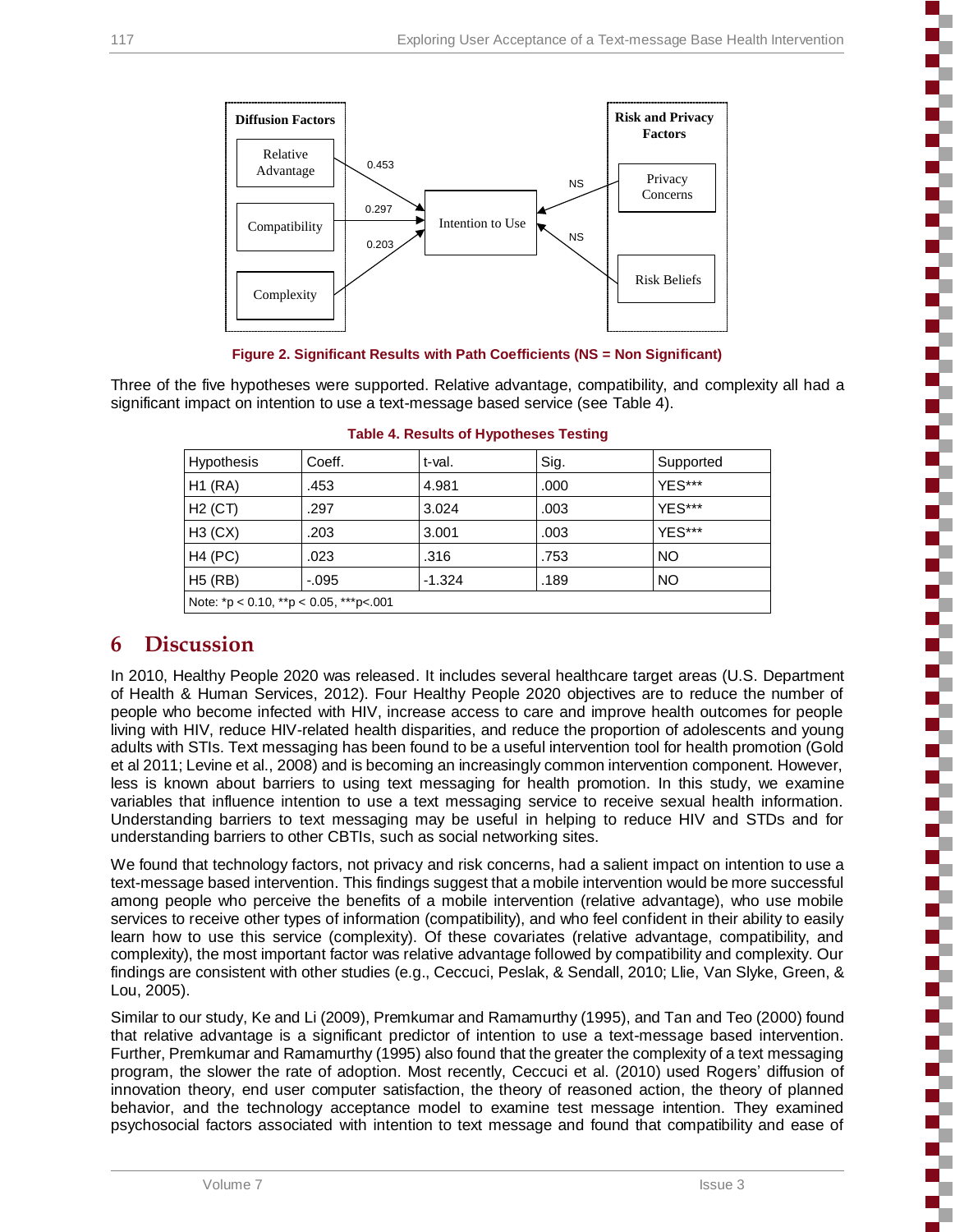use/complexity were significant predictors. Hence, ease of use/complexity is an important factor as is compatibility (e.g., text messaging fitting the respondents' communication style). Taken together, our findings, relative advantage, complexity, and compatibility suggest several elements need to be considered when designing health interventions with a text messaging component.

The variance explained in our study (73.1%) is similar to other studies that have used Rogers' diffusion of innovation theory to examine test message intention (Ceccuci, et al., 2010). Interestingly, we did not find support for our hypotheses that privacy concerns and risk beliefs would negatively affect intention to use text messages. This finding is consistent with previous research that has found that, although young adults are more likely to engage in behaviors such as posting online personal information than older adults, when asked about privacy concerns, younger adults described equivalent levels of privacy concerns as adults (Hoofnagle, King, Li, & Turow, 2010). Moreover, Hoofnagle et al. (2010) found that, even though all adults tend to have gaps in their knowledge about the extent to which the law protects online privacy, young adults (relative to older adults) were especially likely to overestimate the extent to which the law protects their offline and online privacy.

#### **6.1 Future Directions**

Future research should examine additional covariates (e.g., geographic locale, educational background) to determine if these variables impact risk perception and technology adoption. As technology-based interventions are diffused into society, future studies should assess individuals who have used a TMBI to determine if there are specific components in the intervention that are perceived as barriers to use. For example, Youn (2009) found that privacy-concerned young adults avoided online sites that required registration as a strategy to protect privacy. Thus, it may be that the specific procedures of a TMBI warrant investigation before widespread implementation.

#### **6.2 Limitations**

Our study has several limitations. First, we used a convenience sample, which suggests that its findings may not be generalized to the larger population. Second, we used cross-sectional data, which limits our ability to establish causality. Third, we used self-report data. As such, social desirability may be a potential threat to the validity of this study. In the future, subjects should brief participants on what kind of sensitive information they will have to share in a TMBI if privacy concerns and risk beliefs are included as constructs in the model.

#### **6.3 Implications**

Despite these caveats, this study helps to fill a gap in the knowledge base. Given African American young adults reported lack of barriers to technology adoption, high use of mobile technology, and disproportionate burden of the STI epidemic, m-health interventions designed to promote sexual health may be an avenue that warrants increased emphasis for African American young adults. M-health interventions that maximize user perceptions that the technology can be used easily and provides benefits beyond other avenues are most likely to be adopted. However, these interventions should seek to maximize privacy protections and communicate clearly about these protections.

# **7 Conclusion**

Mobile services in general and text messaging in particular continue to be common methods of communication in the US. This form of communication is also becoming more prevalent in sexual health interventions. This study is one of the first to examine barriers to engaging in a text-message based intervention among African American young adults. In general, the findings (relative advantage, complexity, and compatibility) adhere to the proposed conceptual model and should be useful to researchers and interventionists as they develop strategies to design future m-health interventions. Program developers and interventions specialist should be aware that, for African American young adults, privacy and risk concerns may not deter use, but education regarding these issues may be necessary prior to implementation.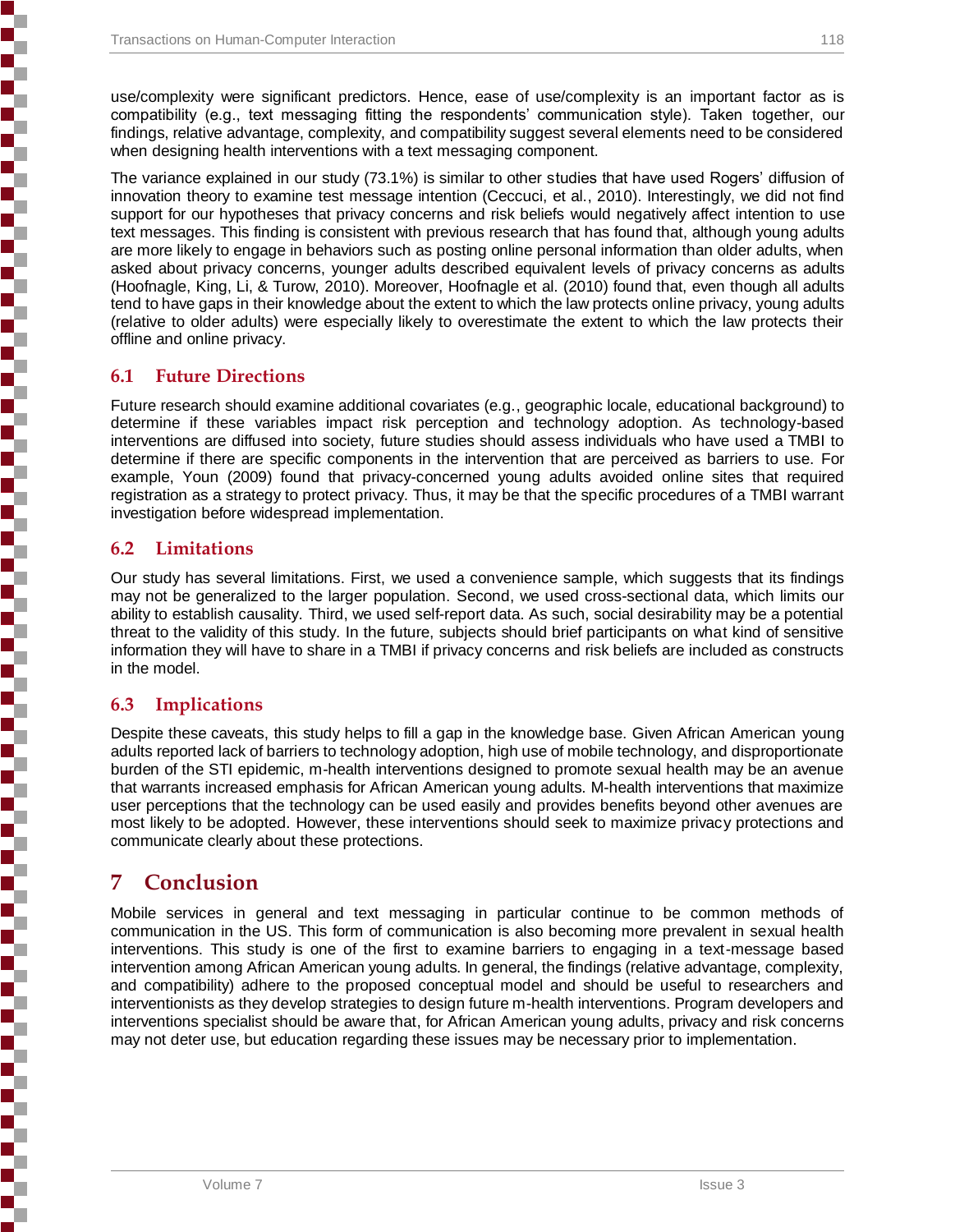ì

**Concerter** 

5

i<br>S

i<br>Santa Santa Santa Santa Santa Santa Santa Santa Santa Santa Santa San

(の)のことがある かんかんかん

3

F

# **References**

- Adefuye, A. S., Abiona, T. C., Balogun, J. A., & Lukobo-Durrell, M. (2009). HIV sexual risk behaviors and perception of risk among college students: Implications for planning interventions. *BMC Public Health*, *9*(1), 281.
- Babel, C. (2012). Protecting information with privacy. *SCMagazine*. Retrieved from http://www.scmagazine.com/protecting-information-with-privacy/article/249586/.
- Adimora, A., & Schoenbach, V. (2002) Contextual factors and the black-white disparity in heterosexual HIV transmission. *Epidemiology and Society*, *13*(6), 707-712.
- Aulakh, P. S., & Gencturk, E. F. (2000). International principal-agent relationships: Control, governance and performance. *Industrial Marketing Management*, *29*(6), 521-538.
- Bobrow, K., Brennan, T., Springer, D., Levitt, N. S., Rayner, B., Namane, M., & Farmer, A. (2014). Efficacy of a text messaging (SMS) based intervention for adults with hypertension: Protocol for the StAR (SMS Text-message Adherence suppoRt trial) randomised controlled trial. *BMC Public Health*, *14*(1), 28.
- Buchanan, C. (2014). *19 mobile marketing stats that will blow your mind*. Retrieved from http://www.responsys.com/blogs/nsm/mobile-marketing/19-mobile-marketing-stats-will-blow-mind/
- Bull, S. S., Levine, D. K., Black, S. R., Schmiege S. J., & Santelli, J. (2012). Social media-delivered sexual health intervention: A cluster randomized controlled trial. *American Journal of Preventative Medicine*, *43*(5), 467-74.
- Carter, L., & Bélanger, F. (2005). The utilization of e‐government services: Citizen trust, innovation and acceptance factors. *Information Systems Journal*, *15*(1), 5-25.
- Carter, L., & Bélanger, F. (2012). Internet voting and political participation: An empirical comparison of technological and political Factors. *The Database for Advances in Information Systems*, *43*(3) 26-46.
- Centers for Disease Control and Prevention. (2012). Vital signs: HIV infection, testing, and risk behaviors among youths—United States. Retrieved from http://www.cdc.gov/mmwr/preview/mmwrhtml/mm61 47a5.html
- Chan, J., & Ghose, A. (2014). Internet's dirty secret: Assessing the impact of online intermediaries on HIV transmission. *MIS Quarterly*, *38*(4), 955-975.
- Ceccuci, W., Peslak, A., & Sendall, P. (2010). An empirical study of behavioral factors influencing text messaging intention. *Journal of Information Technology Management*, *1*, 16-34.
- Chiasson, M., Reddy, M., Kaplan, B., & Davidson, E. (2007). Expanding multi-disciplinary approaches to healthcare information technologies: What does information systems offer medical informatics? *International Journal of Medical Informatics*, *76*, S89-S97.
- Clarke, R. (1999), Internet privacy concerns confirm the case for intervention. *Communications of the ACM*, *42*(2), 60-7.
- Cocotas, A. (2013). Chart of the day: Kids send a mind boggling number of texts every month. *Business Insider.* Retrieved from http://www.businessinsider.com/chart-of-the-day-number-of-texts-sent-2013- 3#ixzz3K7MmcI6I
- Cornelius, J. B., & St. Lawrence, J. S. (2009). Receptivity of African American adolescents to an HIVprevention curriculum enhanced by text messaging. *Journal for Specialists in Pediatric Nursing*, *14*(2), 123-131.
- Cole-Lewis, H., & Kershaw, T. (2010). Text messaging as a tool for behavior change in disease prevention and management. *Epidemiological Reviews*, *32*, 56-69.
- Culnan, M. J., & Armstrong, P. (1999). Information privacy concerns, procedural fairness, and impersonal trust: An empirical investigation. *Organizational Sciences*, *10*(1), 104-115.
- Cutler, D. M. (2004). Behavioral health interventions: What works and why? In Anderson, N. B., Bulatao, R. A., & Cohen, B. (Eds.). *Critical perspectives on racial and ethnic differences in health in late life*.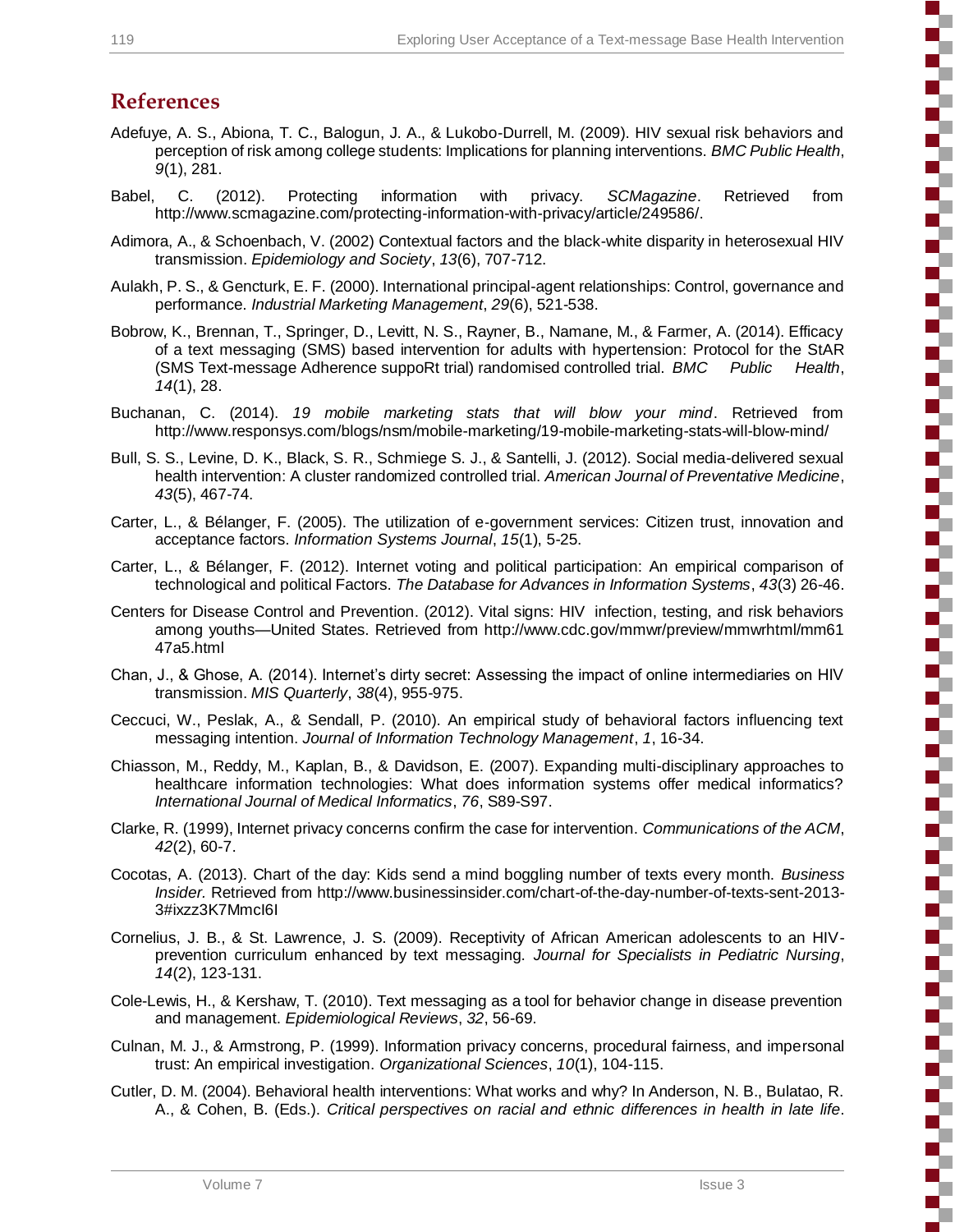Washington, DC: National Academies Press. Retrieved from http://www.ncbi.nlm.nih.gov/books/NBK25527/

- Davis, F. D. (1989). Perceived usefulness, perceived ease of use, and user acceptance of information technology. *MIS Quarterly*, *13*(3), 319-340.
- Deglise, C., Suggs, L. S., & Odermatt, P. (2012). SMS for disease control in developing countries: a systematic review of mobile health applications. *Journal of Telemedicine and Telecare, 18*(5), 273- 281. Dinev, T., & Hart, P. (2006). An extended privacy calculus model for e-commerce transactions. *Information Systems Research*, *17*(1), 61-80.
- Djamasbi, S., Fruhling, A. L., & Loiacono, E. (2009). The influence of affect, attitude and usefulness in the acceptance of telemedicine systems. *Journal of Information Technology Theory and Application*, *10*(1), 41-58.
- Fang, X., Chan, S., Brezezinski, J., & Xu, S. (2005). Moderating effects of task type on wireless technology acceptance. *Journal of Management Information Systems*, *22*(3), 123-157.
- Fjeldsoe, B. S., Marshall, A. L., & Miller, Y. D. (2009). Behavior change interventions delivered by mobile telephone short-message service. *American Journal of Preventive Medicine*, *36*(2), 165-173.
- Gefen, D., & Straub, D. W. (2000). The relative importance of perceived ease of use in IS adoption: A study of e-commerce adoption. *Journal of Association for Information Systems*, *1*(1), 1-28.
- Gold, J., Aitken, C. K., Dixon, H. G., Lim, M. S. C., Gouillou, M., Spelman, T., Wakefield, M., & Hellard, M. E. (2011). A randomised controlled trial using mobile advertising to promote safer sex and sun safety to young people. *Health Education Research*, *26*(5), 782-794.
- Greene, C. N., & Organ, D. W. (1973). An evaluation of causal models linking the received role with job satisfaction. *Administrative Science Quarterly*, *18*(1), 95-103.
- He, Q., Duan, Y., Fu, Z., & Li, D. (2006). An innovation adoption study of online e-payment in Chinese companies. *Journal of Electronic Commerce in Organizations*, *4*(1), 48-69.
- Hou, S.-I. (2009). HIV-related behaviors among black students attending historically black colleges and universities (HBCUs) versus white students attending a traditionally white institution (TWI). *AIDS Care, 21*(8), 1050-1057.
- iC3. (2011). 2011 Internet crime report. *Internet Crime Complaint Center*. Retrieved from http://www.ic3.gov/media/annualreport/2011\_ic3report.pdf
- Hallfors, D. D., Iritani, B. J., Miller, W. C., & Bauer, D. J. (2007). Sexual and drug behavior patterns and HIV and STD racial disparities: The need for new directions. *American Journal of Public Health, 97*(1), 125-132.
- Hoofnagle, C. J., King, J., Li, S., & Turow, J. (2010). How different are young adults from older adults when it comes to information privacy attitudes and policies? *Social Science Research Network.*
- Hightow, L. B., MacDonald, P. D., Pilcher, C. D., Kaplan, A. H., Foust, E., Nguyen, T. Q., & Leone, P. A. (2005). The unexpected movement of the HIV epidemic in the Southeastern United States: Transmission among college students. *Journal of Acquired Immune Deficiency Syndromes*, *38*(5), 531-537.
- Kaiser Family Foundation. (2007). *HHS and Kaiser Family Foundation team up to promote text messaging in the fight against HIV/AIDS*. Retrieved from http://www.kff.org/hivaids/phip113007nr.cfm.
- Ke, Y. & Li, W. (2009). A study of the factors affecting the adoption of mobile instant messaging in China. In Proceedings of the *Eighth International Conference on Mobile Business* (pp. 93-98). Washington, DC: IEEE Computer Society.
- Kelley, H., Chiasson, M., Downey, A., & Pacaud, D. (2011). The clinical impact of eHealth on the selfmanagement of diabetes: A double adoption perspective. *Journal of the Association for Information Systems*, *12*(3), 208-234.
- Krishna, S., Boren, S. A., & Balas, E. A. (2009). Healthcare via cell phones: A systematic review. *Telemedicine and e-Health*, *15*(3), 231-240.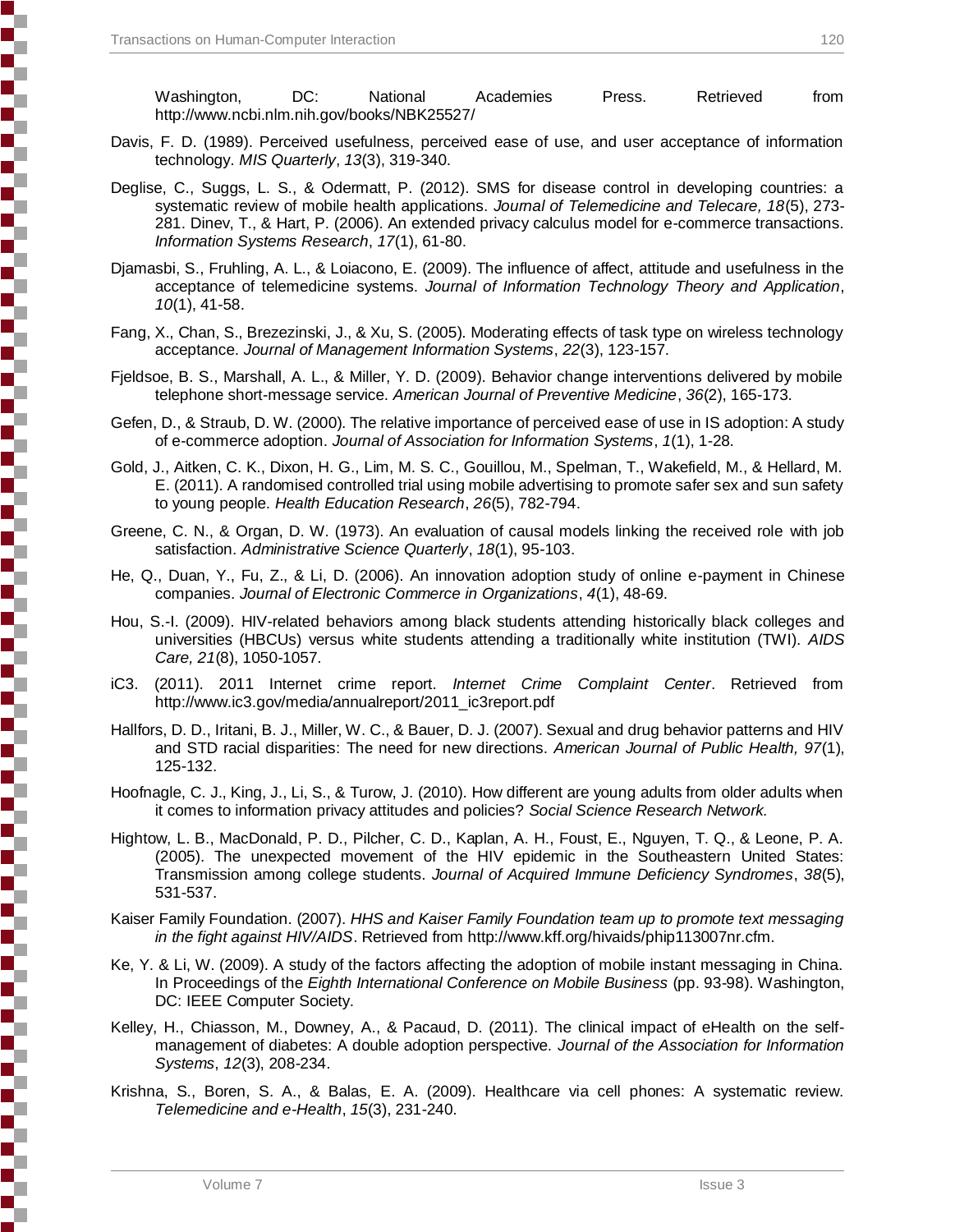しんかん かんかん かんかんかん

E

しんかん かんかん かんかんかん

i<br>Santa Sa

i<br>S

S

5

- Lasica, J. D. (2007). *The mobile generation*. Washington, DC: Aspen Institute Communications and Society Program.
- Laufer, R. S., & Wolfe, M. (1977). Privacy as a concept and a social issue: A multidimensional developmental theory. *Journal of Social Issues*, *33*(3), 22-42.
- Leach-Lemens, C. (2009). Using mobile phones in HIV care and prevention. *HIV/AIDS Treatment Practice*, *137*, 2-8
- Lee, H. Y., Koopmeiners, J. S., Rhee, T. G., Raveis, V. H., & Ahluwalia, J. S. (2014). Mobile phone text messaging intervention for cervical cancer screening: Changes in knowledge and behavior pre-post intervention. *Journal of Medical Internet Research*, *16*(8), e196.
- Lenhart, A. (2010). Adolescents, cell phones and texting. *Pew Research Center Publications*. Retrieved from http://pewresearch.org/pubs/1572/adolescents-cell-phonestext-messages
- Levine, D., McCright, J., Dobkin, L., Woodruff, A., & Klausner, J. (2008). SEXINFO: A sexual health text messaging service for San Francisco youth. *American Journal of Public Health*, *98*(3), 393-395.
- Lewis, J. E., Malow, R. M., & Ireland, S. J. (1997). HIV/AIDS risk in heterosexual college students: A review of a decade of literature. *Journal of American College Health*, *45*(4), 147-158.
- Lim, M. S., Hocking, J. S., Hellard, M. E., (2008). SMS STI: A review of the uses of mobile phone text messaging in sexual health. *International Journal of STD/ AIDS*, *19*(5), 287–290.
- Lewis, J. E., Miguez-Burban, M. J., & Malow, R. M. (2009). HIV risk behavior among college students in the United States. *College Student Journal*, *43*(2), 475-491.
- Llie, V., Van Slyke, C., Green, G., & Lou, H. (2005). Gender difference in perception and use of communication technologies: A diffusion of innovation approach. *Information Resources Management Journal*, *18*(3), 13-31.
- Madden, M., Fox, S., Smith, A. & Vitak, J. (2007). Digital footprints: Online identity management and search in the age of transparency. *PEW Internet and American Life Project*. Retrieved from www.pewinternet.org/pdfs/PIP\_Digital\_Footprints.pdf
- Malhotra, N. K., Kim, S. S., & Agarwal, J. (2004). Internet users' information privacy concerns (IUIPC): The construct, the scale, and a causal model. *Information Systems Research*, *15*(4), 336-355.
- Menon-Johansson, A., McNaught, F., Mandalia, S., & Sullivan, A. (2006). Texting decreases the time to treatment for genital Chlamydia trachomatis infection. *Sexually Transmitted Infections, 82*(1), 49- 51.
- Moore, G. C., & Benbasat, I. (1991). Development of an instrument to measure the perceptions of adopting an information technology innovation. *Information Systems Research*, *2*(3), 173-191.
- Noar, S. M., Webb, E. M., Van Stee, S. K., Redding, C. A., Fiest-Price, S., Crosby, R., & Troutman, A. (2011). Using computer technology for HIV prevention among African Americans: Development of a tailored information program for safer sex. *Health Education Research*, *26*, 393-406.
- Pavlou, P. (2003). Consumer acceptance of electronic commerce: Integrating trust and risk with the technology acceptance model. *International Journal of Electronic Commerce*, *7*(3), 69-103.
- Pew Internet Research Project. (2014). *Mobile technology fact sheet*. Retrieved from http://www.pewinternet.org/fact-sheets/mobile-technology-fact-sheet/
- Podsakoff, P. M., MacKenzie, S. B., Lee, J.-Y., & Podsakoff, N. P. (2003). Common method biases in behavioral research: A critical review of the literature and recommended remedies. *Journal of Applied Psychology*, *88*(5), 879-903.
- Premkumar, G., & Ramamurthy, K. (1995). The role of inter-organizational and organizational factors on the decision mode for adoption of Inter-organizational systems. *Decision Sciences*, *26*(3), 303-336.
- Reback, C. (2014). Using text messaging to reduce methamphetamine use and sexual risk behaviors and increase ART adherence among men who have sex with men. *Journal of Mobile Technology in Medicine*, *3*(1S), 8.
- Rogers, E. M. (2003). *Diffusion of innovation*. New York: The Free Press.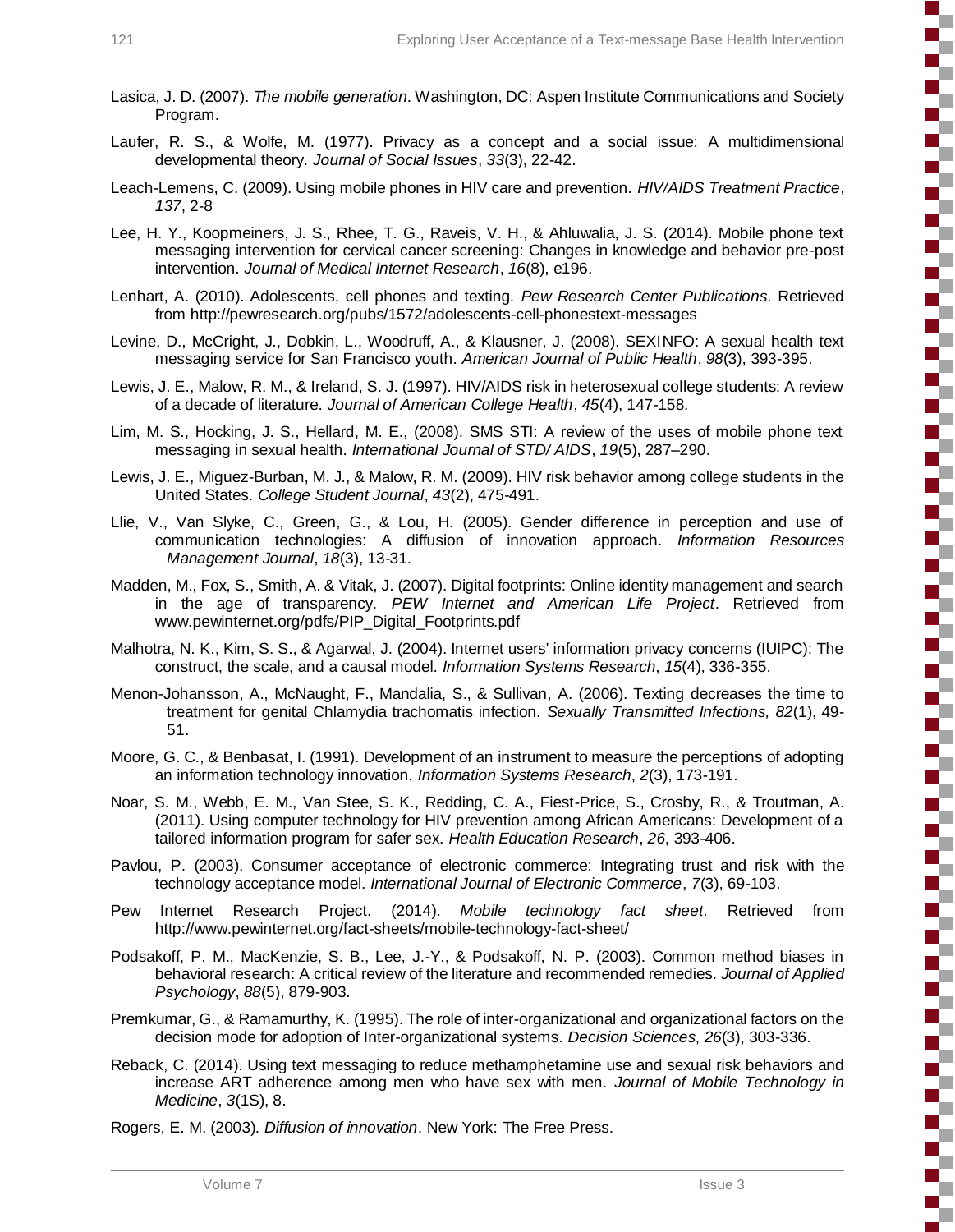- Saffari, M., Ghanizadeh, G., & Koenig, H. G. (2014). Health education via mobile text messaging for glycemic control in adults with type 2 diabetes: A systematic review and meta-analysis. *Primary Care Diabetes*, *8*(4), 275-285.
- Savitz, E. (2012). CIOs must address the growing mobile device security threat. *Forbes*. Retrieved from http://www.forbes.com/sites/ciocentral/2012/08/16/cios-must-address-the-growing-mobile-devicesecurity-threat/
- Schaupp, C., & Carter, L. (2005). E-voting: From apathy to adoption. *Journal of Enterprise Information Management*, *18*(5), 586-601.
- Schaupp, L. C., Carter, L., & McBride, M. (2010). E-file adoption: A study of U.S. taxpayers' intentions. *Computers in Human Behavior*, *26*, 636-644.
- Scheirer, M. A. (2013). Linking sustainability research to intervention types*. American Journal of Public Health*, *103*(4), E73-E80. Retrieved from http://search.proquest.com/docview/1340940776?accoun tid=12711
- Skinner, G., Han, S., & Chang, E. (2006). An information privacy taxonomy for collaborative environments. *Information Management & Computer Security*, *14*(4), 382-394.
- Stone, E. F., Gardner, D. G., Gueutal, H. G. & McClure, S. (1983). A field experiment: Comparing information-privacy values, beliefs and attitudes across several types of companies. *Journal of Applied Psychology*, *68*(3), 459-68.
- Tan, M., & Teo, T. S. (2000). Factors influencing the adoption of Internet banking. *Journal of the AIS*, *1*(1es), 5.
- Tornatzky, L., & K. Klein (1982). Innovation characteristics and innovation adoption implementation: A metaanalysis of findings. *IEEE Transactions on Engineering Management*, *29*, 28-45.
- U.S. Department of Health & Human Services. (2012). *Health people 2020.*
- Van Slyke, C., Belanger, F., & Comunale, C. L. (2004). Factors influencing the adoption of Web-based shopping: The impact of trust. *Database for Advances in Information Systems*, *35*(2), 32-49.
- Van Slyke, C., Shim, J. T., Johnson, R., & Jiang, J. (2006). Concern for information privacy and online citizen purchasing. *Journal of the Association for Information Systems*, *7*(6), 415-444.
- Vogel, D., Viehland, D., Wickramasinghe, N., & Mula, J. M. (2013). Mobile health. *Electronic Markets*, *23*(1), 3-4.
- Wang, Y., & Emurian, H. (2005). An overview of online trust: Concepts, elements, and implications. *Computers in Human Behavior*, *21*(1), 105-125.
- Warkentin, M., Gefen, D., Pavlou, P., & Rose, G. (2002). Encouraging citizen adoption of e-government by building trust. *Electronic Markets*, *12*(3), 157-162.
- Washington, H. A. (2006) *Medical apartheid: The dark history of medical experimentation on Black Americans from colonial times to the present*. New York: Random House.
- Wilson, E. V., Wang, W., & Sheetz, S. D. (2014). Underpinning a guiding theory of patient-centered e-health. *Communications of the Association for Information Systems*, *34*, 337-350.
- Wu, J.-H., & Wang, S.-C. (2005). What drives mobile commerce? An empirical evaluation of the revised technology acceptance model. *Information and Management*, *42*(5), 719-729.
- Ybarra, M. L., & Bull, S. S. (2007). Current trends in Internet and cell phone bases HIV prevention and intervention programs. *Current HIV/AIDS Reports*, *4*(4), 201-207.
- Ybarra, M. L., Holtrop, J. S., Prescott, T. L., & Strong, D. (2014). Process evaluation of a mHealth program: Lessons learned from Stop My Smoking USA, a text messaging-based smoking cessation program for young adults. *Patient Education and Counseling*, *97*(2), 239-243.

Youn, S. (2009). Determinants of online privacy concern and its influence on privacy protection behaviors among young adolescents. *Journal of Consumer Affairs*, *43*(3), 389-418.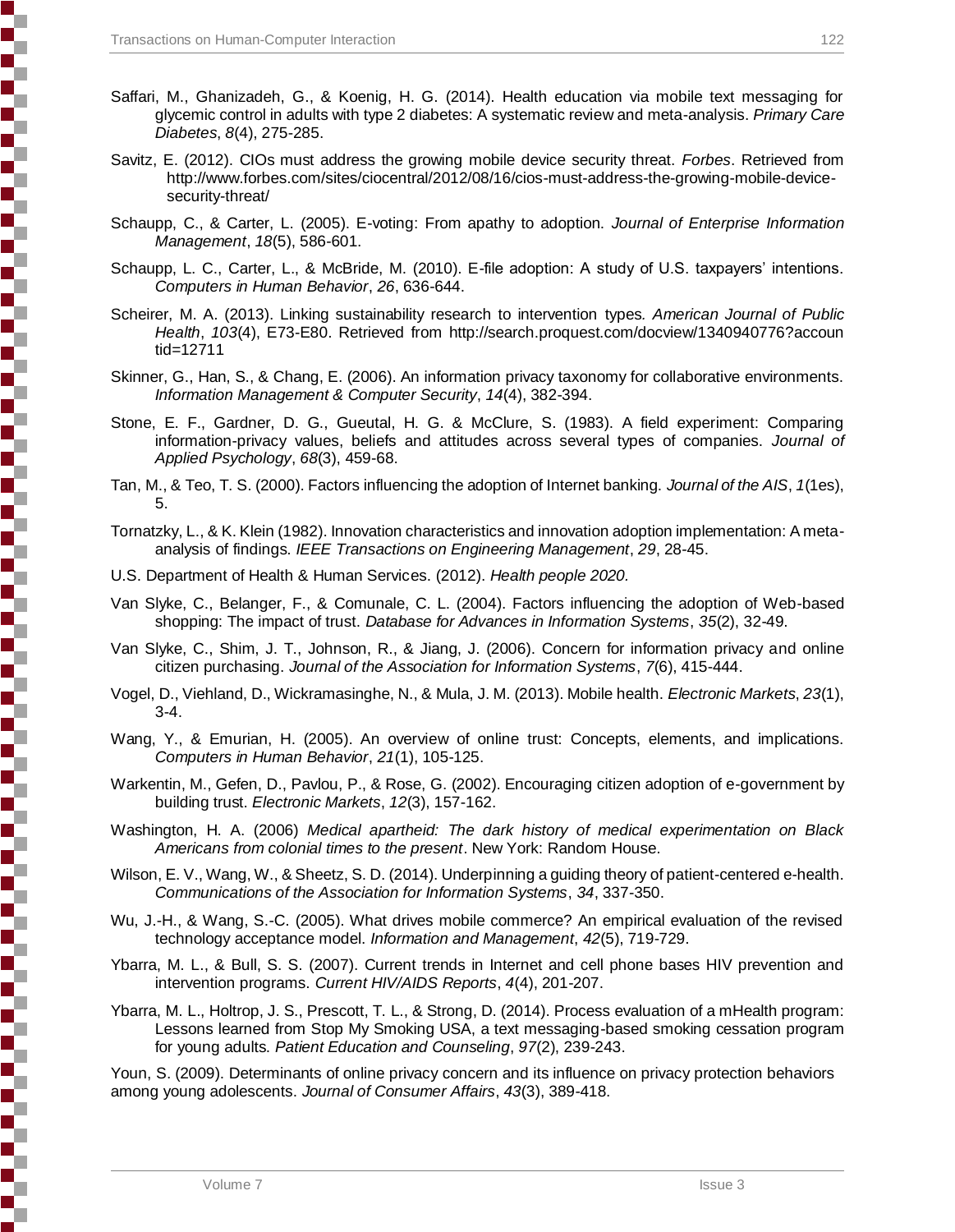ŝ

Ŧ Г 5

Š

a l

E T s

B,

3

S

Ŧ

5

# **Appendix: Survey Items**

#### **Relative advantage**

- 1. Using a text-message service would enable me to obtain sexual health information more quickly.
- 2. Using a text-message service would improve the quality of the sexual health related decisions that I make.
- 3. Using a text-message service would make it easier for me to obtain sexual health information.
- 4. Using a text-message service would improve my sexual health.
- 5. Overall, I would find using a text-message service to be advantageous in my life.

#### **Compatibility**

- 1. Using a text-message service for sexual health information would be compatible with all aspects of my life.
- 2. Using a text-message service for sexual health information would fit well with my current lifestyle.
- 3. I think that using a text-message service would fit well with the way I like to receive my sexual health information.

#### **Complexity**

- 1. I believe my interaction with a text-message service would be clear and understandable.
- 2. Overall, I believe that a text-message service would be easy to use.
- 3. Learning to use a text-message service would be easy for me.

#### **Risk beliefs**

- 1. There would be high potential for loss associated with giving my personal information to textmessage services.
- 2. There would be too much uncertainty associated with giving my personal information to textmessage services.
- 3. Providing text-message services with my personal information would involve many unexpected problems.

#### **Privacy concerns**

- 1. I would be concerned that the information I submit to a text-message service could be misused.
- 2. I would be concerned about submitting information to a text-message service, because of what others might do with it.
- 3. I would be concerned about submitting information to a text-message service, because it could be used in a way I did not foresee.
- 4. I would be concerned that my private information can show up on the Internet.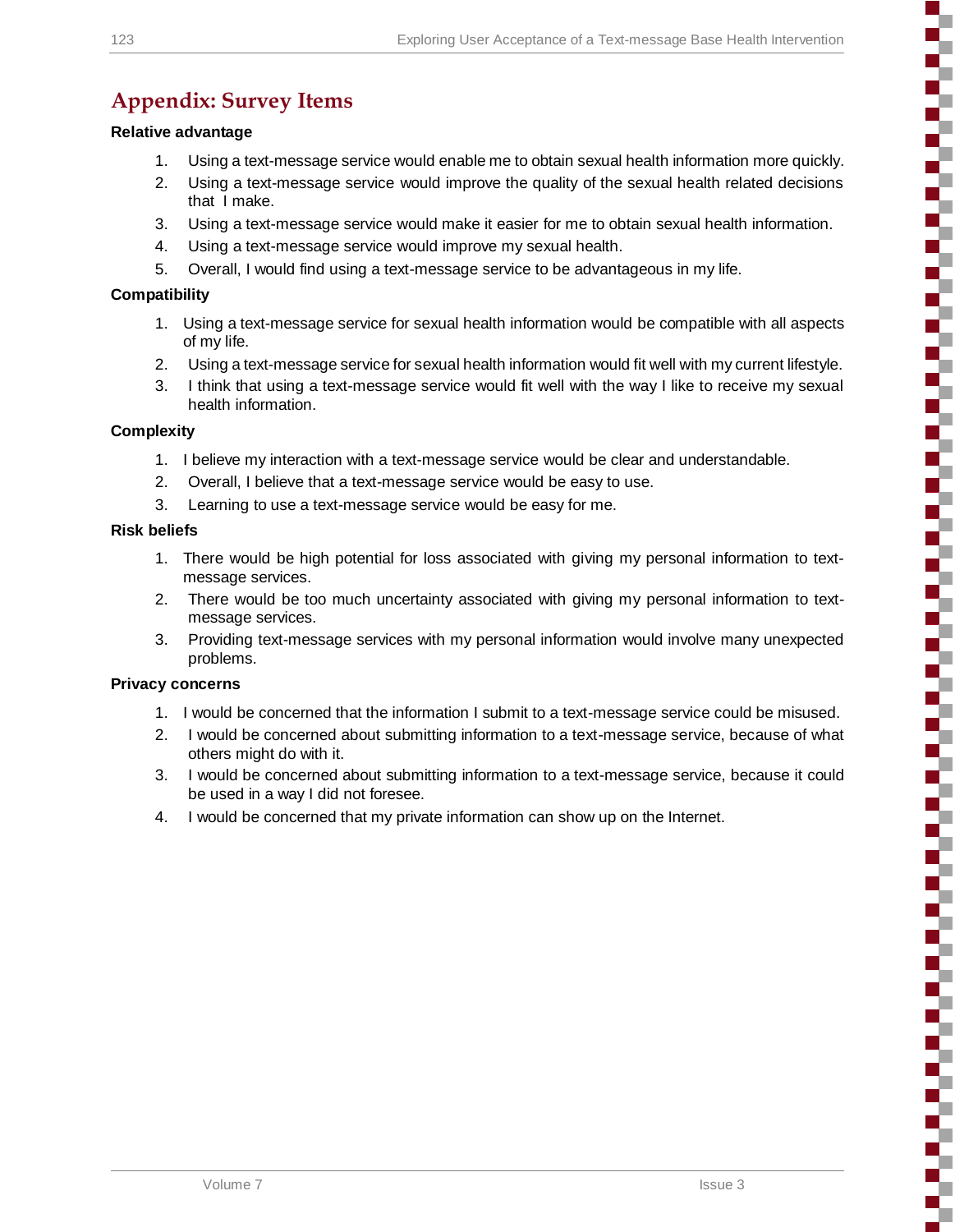# **About the Authors**

**Lemuria Carter** is an Associate Professor and the Department Chair of the Information Systems Department at Virginia Commonwealth University. Her research interests include technology adoption, electronic government, cyber security, big data and social media use in the public sector. Her work is published in several top-tier journals, including the *Journal of the Association for Information Systems*, *Journal of Strategic Information Systems*, *Information Systems Journal*, *Communications of the ACM*, *Information Systems Frontiers*, *DATABASE for Advances in Information Systems*m and *International Journal of Information Management*. She has served as the e-government track and mini-track chair for the Americas Conference on Information Systems and the Hawaii International Conference on System Sciences. She has served as a guest editor of *eServices Journal* and currently serves as an Associate Editor of the *International Journal of E-government Research*. Her research has been funded by the Institute for Homeland Security Solutions and the Southeastern Transportation Center.

**Maya Corneille** is an Associate Professor of psychology at North Carolina A&T State University. Her research focuses on addressing health inequities impacting the Black community.

**Naomi M. Hall-Byers** Dr. Naomi M. Hall-Byers, PhD, MPH is a social psychologist, with an advanced degree in public health, whose teaching and research focuses on eliminating health disparities in underserved and underrepresented communities. Over the last 10 years, her work has focused on sexual decision making and sexual behavior among African Americans with a focus on social and cultural influences. She is an associate professor in the Department of Psychological Sciences at Winston-Salem State University. She is an alumna of the NIMH/APA Minority Mentoring Program (HIV/AIDS Research Fellow), and former Visiting Professor with the University of California, San Francisco Center for AIDS Prevention Studies. She is an elected council member of the Society for the Psychological Study of Social Issues (APA Division 9), and co-chair for its Diversity Committee.

**Trenette Clark** is an Associate Professor in the School of Social Work at the University of North Carolina at Chapel Hill. Her primary research interest is the epidemiology, etiology, prevention, and consequences of substance use and risky sexual behaviors among adolescents and young adults. She is currently the principal investigator of "Substance Use Trajectories and Health Outcomes of Monoracial and Biracial Blacks", a five-year research project funded by the National Institutes of Health.

**Sinead N. Younge** is an Associate Professor of Psychology at Morehouse College in Atlanta, Georgia. Sinead is an ecological-community psychologist who conducts research on health inequities, particularly among underserved populations. She has expertise in adolescent and young adult health, sense of community, substance use, health disparities among racial/ethnic minorities, economic development, and community change initiatives. She is experienced in collaborative and participatory research and evaluation methods, and with collecting and analyzing both qualitative and quantitative data. Sinead has also been a visiting professor at the University of California, San Francisco at the Centers for AIDS Prevention Studies.

Copyright © 2015 by the Association for Information Systems. Permission to make digital or hard copies of all or part of this work for personal or classroom use is granted without fee provided that copies are not made or distributed for profit or commercial advantage and that copies bear this notice and full citation on the first page. Copyright for components of this work owned by others than the Association for Information Systems must be honored. Abstracting with credit is permitted. To copy otherwise, to republish, to post on servers, or to redistribute to lists requires prior specific permission and/or fee. Request permission to publish from: AIS Administrative Office, P.O. Box 2712 Atlanta, GA, 30301-2712 Attn: Reprints or via e-mail from publications@aisnet.org.